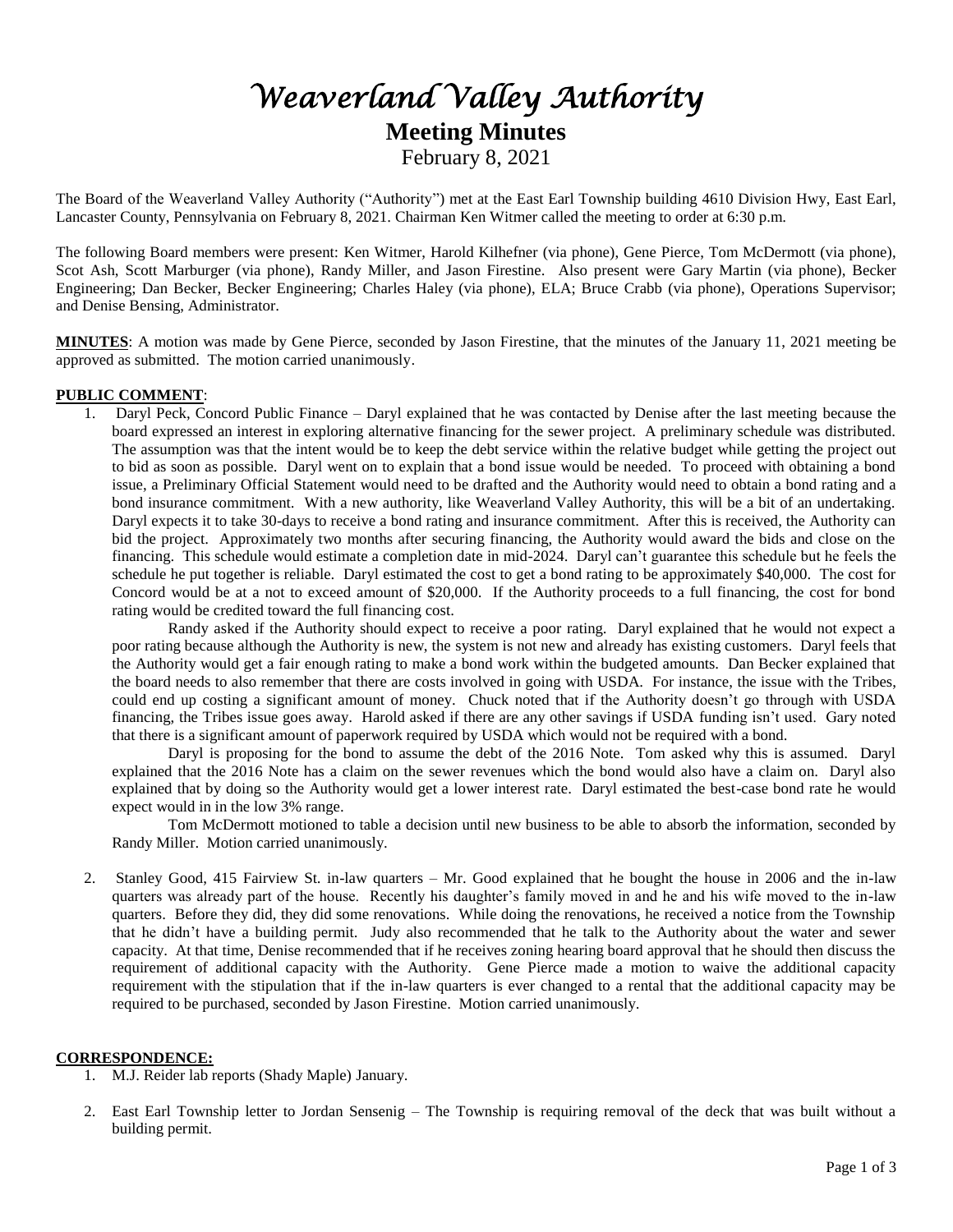- 3. Blakinger Thomas letter to Jordan Sensenig Notification that a water meter needs to be installed within 30 days. Bruce noted that a water meter was installed on Feb. 5<sup>th</sup> but it still needs to be inspected.
- 4. East Earl Township Ken Witmer has been reappointed to the Authority for another 5-year term which will expire Dec. 31, 2025.
- 5. PA DEP Partial Operation Permit for Corrosion Control for Wells 1 & 3.
- 6. Becker Engineering Keystone Custom Decks Record Drawings.
- 7. Fry Surveying Wildflower Dr. As-Built Plans.
- 8. Impact Engineering Response to Review Letter #3 and revised drawings for Horst Farm Market.

#### **FINANCIAL REPORT**:

The Financial report was read with \$97,352.94 (Sewer \$55,956.61 Water \$41,396.33) in bills for approval.

| Water & Sewer Collection Fund<br>Business Checking Water Fund – ENB<br>FDIC Insured Sweep Account - Water | \$30,401.49<br>\$100,000.00<br>\$764,263.05 |
|-----------------------------------------------------------------------------------------------------------|---------------------------------------------|
|                                                                                                           |                                             |
| Construction Account – ETSA Upgrades                                                                      | Closed                                      |
| FDIC Insured Sweep Account - Sewer                                                                        | \$1,810.105.86                              |
| <b>Business Checking Sewer Fund - ENB</b>                                                                 | \$250,000.00                                |
| FDIC Insured Sweep Account - Fulton                                                                       | \$1,026,170.76                              |
| Joint WWTP Business Checking – Fulton Bank                                                                | \$2,500.00                                  |
| Joint WWTP Business Checking - Ephrata National Bank                                                      | \$2,500.00                                  |
|                                                                                                           |                                             |

A motion was made by Randy Miller to approve the financial report and pay the bills, seconded by Jason Firestine. Motion carried unanimously.

Scot expressed concern with the cost of the Frontier bills. Bruce has looked into internet based systems. Bruce will do more research for different options.

#### **ENGINEERS' REPORT**:

**Chuck Haley** reported that nothing has really changed. ELA is still waiting on the USDA review. They will continue to update permits as necessary.

#### **Gary Martin** reported:

WVA NPDES Permitting: Becker and ELA received an email from DEP on Feb. 3, 2021 noting that the current Permit has loading provisions that were to become effective Oct. 1, 2021 and that there may need to be a new or modified permit application now that the project has not started and will not be operational and in compliance with the new permit by Oct. 1, 2021. This is to be coordinated with the new Consent Order and Agreement deadlines once a bidding date has been established.

Chapter 94 Reporting: The Chapter 94 report to NHB has been prepared and there are no concerns. Scot Ash made a motion to accept the Chapter 94 report to NHB and submission to NHB, seconded by Jason Firestine. Motion carried unanimously. The Chapter 94 report to ETSA has also been prepared and is ready to submit to ETSA. Gene made a motion to accept and submit the Chapter 94 report to ETSA, seconded by Scot Ash. Motion carried unanimously. Tom McDermott made a motion to sign the Chapter 94 report for NHB, seconded by Randy Miller. Motion carried unanimously. Gene Pierce made a motion to sign the Chapter 94 report for ETSA, seconded by Randy Miller. Motion carried unanimously.

Tapping Fee Updates: Gary recommends keeping the tapping fees the same.

322 Properties – Gary noted that this project is slowly moving forward.

Blue Ball Water System: Gary noted that for the connection of the Twin Springs system to Rt. 23, a PENNDOT HOP will be needed. Gene Pierce made a motion for the chairman of the Authority to sign the HOP for SR 23 WVA work, seconded by Scot Ash. Motion carried unanimously.

# **SOLICITOR'S REPORT:**

Frank Mincarelli distributed his report via email which included discussions regarding the status of the USDA funding and also the possibility of alternative financing if USDA doesn't advance their plan approval process. A draft resolution and draft sewer easement